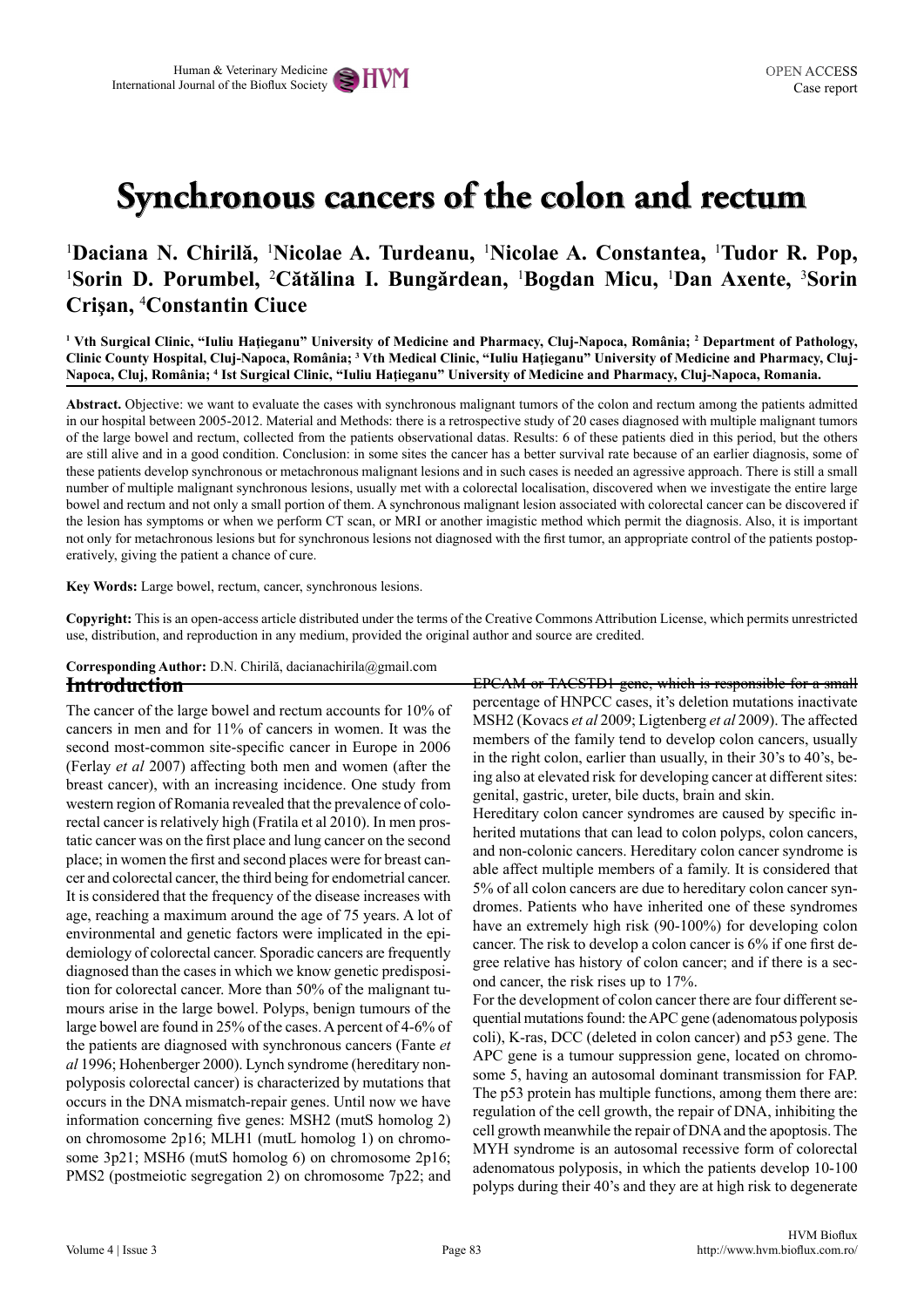into colon cancer. The responsible gene is MutY Homologue located on the position 1p34.4-p32.1.

Synchronous cancers of colorectum are considered to be those diagnosed preoperatively, intraoperatively or in no more than 6 months period postoperatively. These tumours have to be separate by at least 4 cm distance one from another, without submucosal spread or a satellite lesion of each other (Cunliffe *et al* 1984). In case of not respecting these criteria the tumours are considered as regional spread or metastatic lesions.

# **Material and methods**

We made a retrospective study of 20 cases which underwent surgical procedures for multiple synchronous tumours of the large bowel and rectum, in a period of 7.5 years, representing 4.76% of all colorectal cancers diagnosed and treated in our hospital. In the same time there were more than 400 cases of colo-rectal cancers. The diagnosis was made on clinical examination, abdominal ultrasound, colonoscopy, barium enema and laparotomy. Only six patients underwent also a CT scan. Usually for the patients without occlusive colorectal cancer the golden standard is colonoscopy. Whenever it is present an occlusive tumour, the preparation of the bowel cannot be done, and also even a colonoscope cannot pass through the stenosis, that is why there still are cases in which the synchronous malignant tumours are not diagnosed preoperatively. Some of them may be diagnosed with a proper intraoperatory exploration of the peritoneal cavity and some of them may be diagnosed after surgery with a new colonoscopy or with another occlusive abdominal tumour. 18 patients underwent surgical procedures, one has colonic biopsies and diagnosis but never came for surgical treatment and in one it was initiated a chemotherapy protocol because of advance disease.

#### **Results**

The association of the synchronous malignant tumours were: ascendent colon and right colon angle in two, cecum and right colon flexure in two, sigmoid colon and transverse colon in two, recto-sigmoid junction and rectum in three, upper and lower rectum in one, recto-colic malignant polyposis with multiple colon cancers in two, recto-sigmoid junction and descendant colon in one, left colon angle and sigmoid in one, sigmoid colon in one, right colon angle and descendant colon in one, transverse colon and recto-sigmoidal junction in one, cecum and ascendant colon in one, cecum and descendant colon in one, right colon angle and left colon angle in one. The 2 patients with recto-colic malignant poliposis were not included in a familial syndrome. The surgical operations performed in time for these patients were: total colectomy in 3, segmentary resections in 4, enlarged left hemicolectomy in 3, right hemicolectomy in 6, Hartmann procedure in one, abdomino-perineal rectal resection in 3, ileosigmoidostomy in one, transversostomy in 2 and no operation in 2 (one patient underwent chemotherapy because of distant metastases and one is lost in follow-up).

There were 13 males and 7 females, with a median age of 67 (range 38-81). The cancers sites were as in Fig.2. We divided the large bowel and rectum in 9 sites: cecum, the ascendant colon, the hepatic flexure of the colon, the transverse colon, the left flexure of the colon, the descendant colon, the sigmoid colon, the sigmoidal-rectal junction and the rectum. If we would divide the large bowel and the rectum just in two places, the right and the left colon, we would have a small preponderance of the malignant tumours located on the left side.



Figure 1. The anatomical sections of the large intestine

There were 13 males and 7 females, with a median age of 67 (range 38-81). The cancers sites were as in Fig.2. We divided the large bowel and rectum in 9 sites: cecum, the ascendant colon, the hepatic flexure of the colon, the transverse colon, the left flexure of the colon, the descendant colon, the sigmoid colon, the sigmoidal-rectal junction and the rectum. If we would divide the large bowel and the rectum just in two places, the right and the left colon, we would have a small preponderance of the malignant tumours located on the left side.

There were 53 tumours most of them on left side of the bowel. An interesting case was that of the patient B.I., diagnosed with 4 large bowel cancers (villous and tubulo-villous adenocarcinoma) 2 cancers on the sigmoid colon, one on the descendant colon and one on the transverse colon, for which was performed a left hemicolectomy with transverso-rectoanastomosis; one year later at a colonoscopic control were found 2 additional cancers (tubulo-vilous adenocarcinoma), one on the transverse colon and the other on the cecum, for which it was performed a right hemicolectomy and also a rectal resection, so it was completed a total rectocolectomy with ileo-anal mechanical anastomosis. Another patient, R.M. diagnosed after a colonoscopy with a recto-sigmoidal malignant tumour with stenosis for which was performed a recto-sigmoidectomy with anastomosis, developed after 4 weeks a cecal diastatic perforation for which was performed a cecostomy.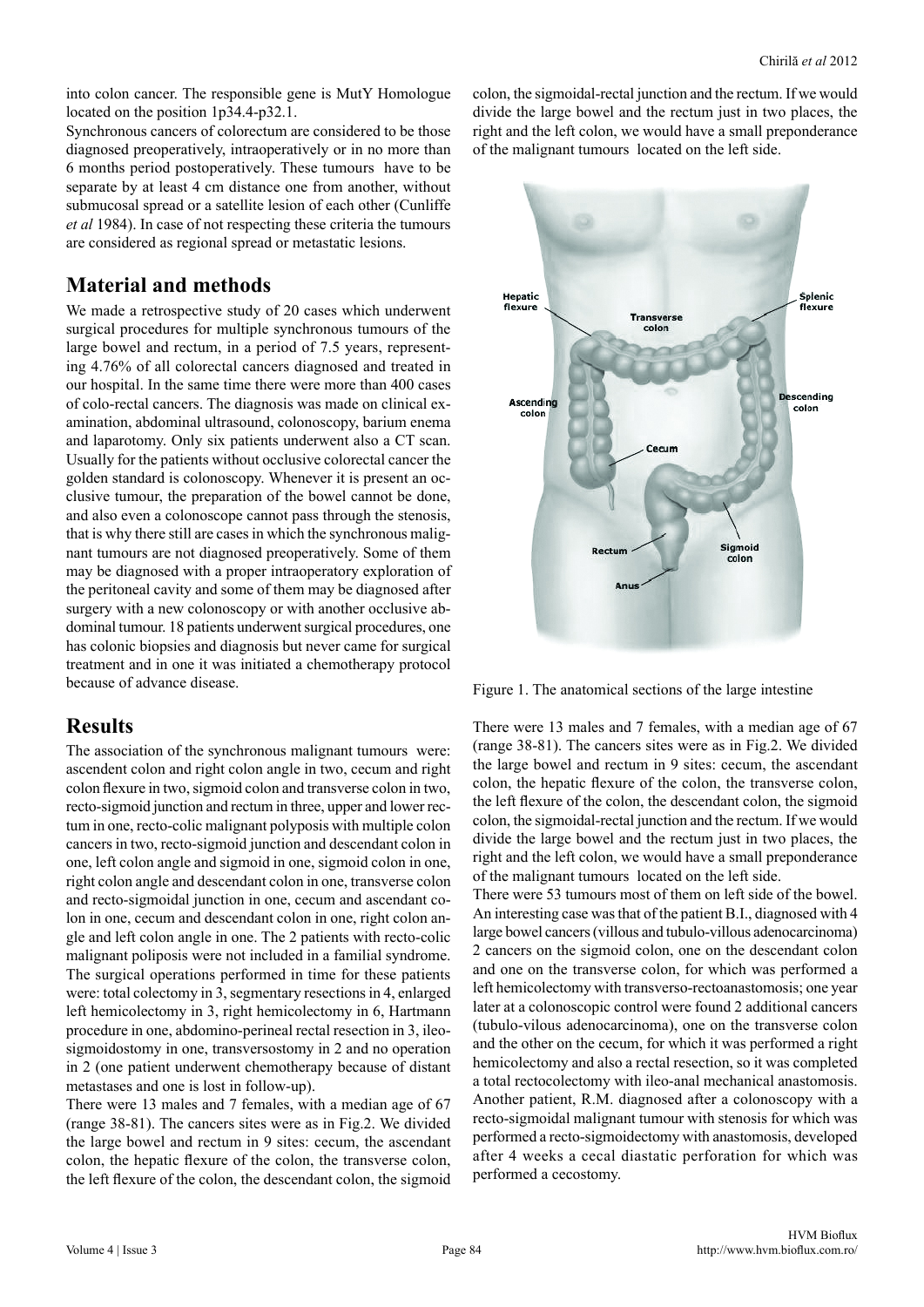

Figure 2. The localisation of colorectal malignant tumours, either synchronous or metachronous for the 20 patients; in the figure are represented also the synchronous benign colorectal tumours (polyps)

The perforation appeared because of an occlusive tumor of the transverse colon, for which it was performed 6 weeks later a segmentary transverse colon resection with transverse colostomy, closed later. This was a typical case of an incomplete diagnosis before surgery and in time of surgery.

This happened because of intestinal occlusion at presentation and a big malignant recto-sigmoidal tumour which did not allow the passage of the endoscope through the tumour and in time of surgical intervention was not performed a careful investigation of the entire colon. The patient is well, 4 years after surgery.

In 2 patients was performed a total colectomy with a J pouch ileo-rectal anastomosis because of multiple tumours, benign (polyps) and malignant.

The surgical treatment for the synchronous colorectal cancers were segmentary resections with restoration of the bowel continuity usually end-to-end, most of them performed manually and in one patient mechanically, in 2 cases at the level of the transverse colon and other 2 on the sigmoid colon; right (6 patients) or left (3 patients) hemicolectomies; total colectomy with ileo-rectal anastomosis in one patient, with ileal J-pouch in 2 patients (Chirilă *et al* 2012); internal by-pass (side-to-side ileo-sigmoidal anastomosis) in one patient; Hartmann resections in 2 patients;

external palliative derivation in 2 patient and in one patient a loop sigmoidostomy after a recto-sigmoidal resection in order to protect the anastomosis. Other surgical procedures done with colorectal procedures were: bilateral adnexectomy in one patient, cholecystectomy in one patient, partial cystectomy in one patient, abdominal wall hernia repair in one patient, adherential syndrome lisis in 4 patients. Some of the patients had secondary neoplasms, especially liver metastases (6 patients), pulmonary metastases (2 patients), or other sites (peritoneal carcinomatosis in 2 patients). The postoperatively complications were: fistula in 2 patients, recovered with medical treatment; an evisceration with second suture of the abdominal wall in one patient; and wound infection in 3 patients. One patient died within 30 days postoperatively because of a stroke. Associated diseases were described in many patients. The most frequent was ischaemic heart disease and hypertension in 6 patients, diabetes mellitus in 6 patients, dislipidemia in 2 patients, in two patients it was diagnosed an alteration of the glucose metabolism, liver cirrhosis in 2 patients, renal chronic failure in 2 patients, bronchial asthma in one patient. The histopathological examination revealed tubullar, tubullar-vilous, tubullo-papillar adenocarcinoma, most of them with mild differenciation and some of them poor differentiated.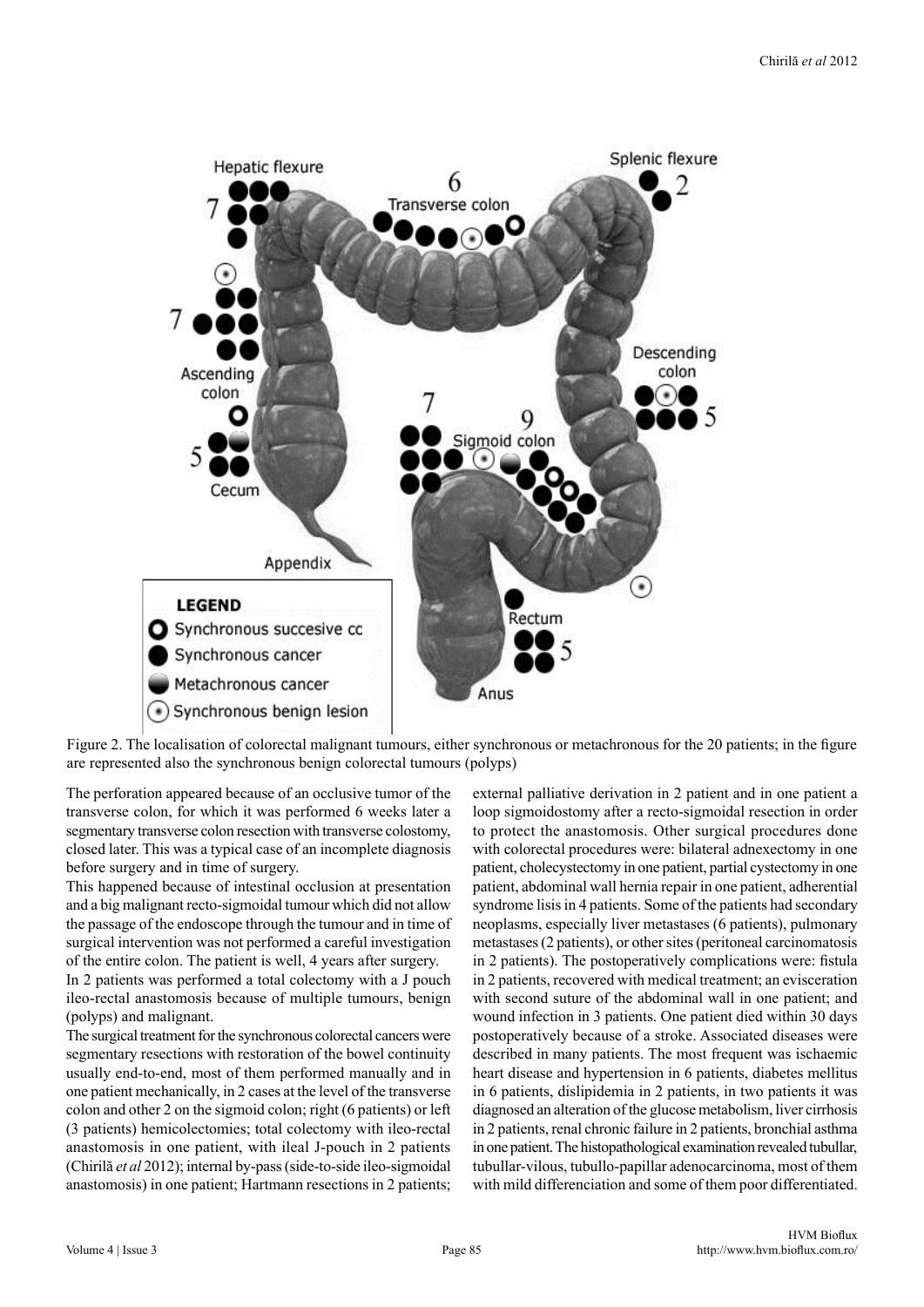In the patients with colorectal polyposis were diagnosed also tubullar adenomas, tubullo-villous adenomas with displazia. The patients with colorectal malignant tumours had stage I of disease in 1 patient, stage IIA of disease in 4 patients, stage IIIB in 5 patients, IIIC in one patient and stage IV in 8 patients. One patient did not come for surgical treatment, even if she was diagnosed with synchronous malignant tumours of the right flexure of the colon and the descendant colon (tubullar adenocarcinoma). The multiple colorectal malignant tumours were staged according to TNM staging from the American Joint Committee on Cancer (AJCC 2002). The stage was considered the most advanced stage of the tumours, even if there were 6 different stages malignant tumours. Nowadays are still alive only 14 patients, even if some of them are diagnosed with metastases, the most common site being the liver; one patient with liver cirrhosis.

## **Discussions**

Colorectal cancer was the fourth most common cancer in men and the third most common cancer in women worldwide (Parkin *et al* 2005), even if both incidence and death rates declined not only for colorectal cancer but also for lung cancer, prostate cancer and breast cancer (Jemal *et al* 2008). In 2008 colorectal cancer occupied the third place in men and the second in women (Jemal *et al* 2011). Usually, men have the incidence and mortality rates higher than females. The highest incidence rates were found in 2008 in Australia and New Zealand, Europe, and North America, and the lowest rates were found in Africa and South-Central Asia (Ferlay *et al* 2010). Colorectal cancer incidence rates have increased in some areas previously considered at low risk, among them Spain and some countries within Eastern Asia and Eastern Europe (Center *et al* 2009a). This could have an explanation in changes in dietary patterns, obesity, an increased prevalence of smoking and maybe other factors or combination of them. In the United States was obtained, through an early detection and removal of the premalignant colorectal lesions because of cancer screening, a decrease in the incidence rates for both sexes (Center *et al* 2009b).

Billroth has described for the first time in 1879 a case with multiple malignant tumours in a patient (Billroth 1889, cited by Varty *et al* 1994).

The incidence of multiple primary cancers diagnosed in the colon and rectum is observed between 2 to 5% (Takeuchi *et al* 1997; Chen and Sheen-Chen, 2000; Ueno *et al* 2003; Wang *et al* 2004; Tziris *et al* 2008). This incidence increases to 10-20% in patients with familiar adenomatous polyposis, hereditary non-polyposis, colorectal cancer, and ulcerative colitis (Yoon *et al* 2008). The synchronous colorectal benign neoplasms are frequently reported. The reported incidence of synchronous colorectal carcinoma ranged between 1.7 and 12.4% (Ekelund and Pihl 1974; Welch, 1981; Cunliffe *et al* 1984; Eu *et al* 1993; Hennekinne-Mucci *et al* 2006; Piñol *et al* 2004).

In the period of time studied by us we had more than 500 cases of colorectal malignant tumours, admitted and most of them underwent surgery. There were only 5 cases of metachronous colorectal lesions. Also, in our series, three patients developed metachronous malignant tumours and some of them were synchronously discovered. The survival for patients with synchronous colon cancers was observed to be similar as for patients with solitary colon tumours, considering the highest stage synchronous tumor (Passman *et al* 1996).

The diagnosis of colorectal malignancies in case of bowel obstruction with incomplete colonoscopy may be obtained with CT colonography, a method with a good quality of images and significant accuracy, being very well tolerated and it is lee invasive Neri *et al* 2002; Copel *et al* 2007; Nagata *et al* 2007). We did not perform any CT colonography. The diagnosis in cases without obstruction (15 cases) was made on colonoscopy and barium enema, in the remainder of cases was made either by rectoscopy, or sigmoidoscopy or intraoperatively because of bowel obstruction. It is known that colonoscopy represents the golden standard for the diagnosis of colorectal malignant tumours, because if it is done for the entire colon may reveal any malignant or benign neoplasm, allowing also to perform biopsies which can reveal the type of the tumor. A CT-colonography may be less invasive, better tolerated by cannot allow the performing the biopsies. For the diagnosis it is very useful especially in cases with obstructing tumours, being impossible for the colonoscope to pass through the stenosis into the more proximal segments of the large bowel.

It was observed that the patients with a first tumour located within the proximal colon had a twofold increased the risk for developing metachronous colorectal cancer (Gervaz *et al* 2005). In our series we had also metachronous malignant lesions, some of them synchronously appeared when they were multiple. Also, considering from the point of view of synchronous cancers, there were patients who developed earlier another malignant colorectal tumour.

Our series consists of a small number of patients with synchronous colorectal malignant tumours collected in more than 7 years from a larger number of patients having a colorectal cancer. Usually, colorectal cancer presents alone, as a singular cancer, but in certain conditions (FAP, colorectal polyposis, Lynch syndromes) it may appear multiple cancers with a large bowel localization. We had only one patient diagnosed with familial adenomatous polyposis and other two patients with colorectal malignant polyposis. In this series we had no patient diagnosed with multiple colorectal cancers, part of a hereditary non-polyposis colorectal syndrome. In literature it was sustained that the survival may be better for patients with multiple colorectal tumours (Nikoloudis *et al* 2004) because of an appropriate control of patients. Women have better survival rate than men, and in some series the synchronous cancer is located in the right colon (Derwinger and Gustavsson 2011). We have diagnosed metachronous colorectal cancer because of the surveillance of a previous cancer in 4 patients. In 2 patients the synchronous cancer not diagnosed preoperatively, but it was discovered through an appropriate exploration of the peritoneal cavity. In another case, the synchronous cancer was diagnosed only after a small period of time because of bowel obstruction. This has to underline the importance of a proper exploration of peritoneal cavity, especially in patients without an entire bowel exploration through colonoscopy or CT scan performed preoperatively, usually because of bowel obstruction. The colonoscopy of the entire large bowel and rectum has to be done in order to avoid the remaining in place of a possible tumour (Grodos and Haot 1987), either benign or especially malignant synchronous lesion. Also, colonoscopy has to be made periodically for the residual colon all the rest of patient life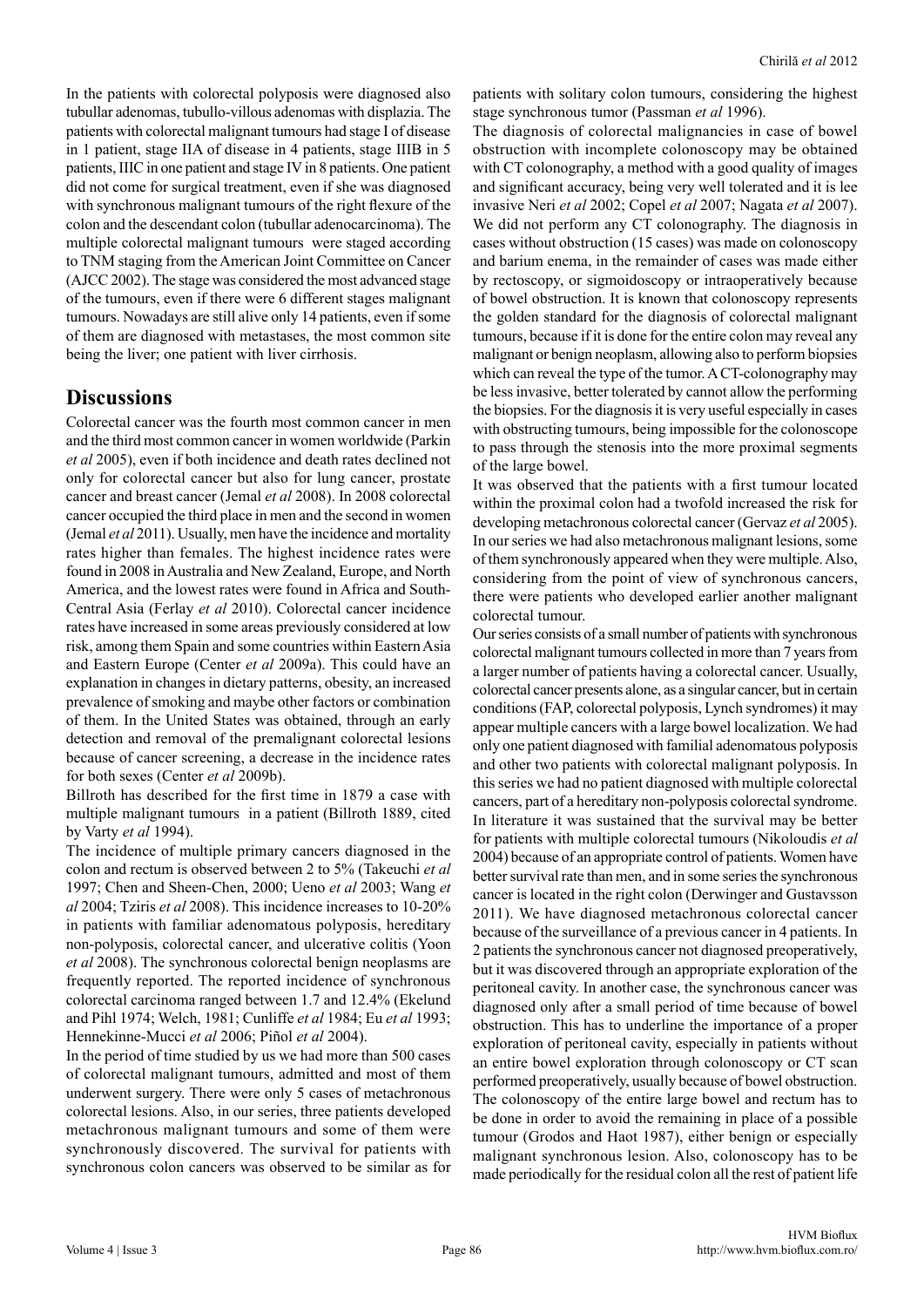(Evers *et al* 1988) because of metachronous malignant lesions. Many patients had also associated diseases, some of them in advanced stages. The patient lost within 30 days from surgical intervention died because of a stroke, being diagnosed with severe heart disease, atherosclerosis, and arterial hypertension. Our death rate was due to a stage IV of cancer disease. Also, we still have patients diagnosed with liver metastases which are alive 2 or 3 years after the colorectal surgery. The patient diagnosed before surgery with liver cirrhosis is still alive.

It is interesting that even if the patients were not diagnosed with FAP, many of them presented a lot of polyps from which many cancers developed, some of them in same time and some after a period. These patients suffered iterative operations in time, usually not many years after, this giving the advice of performing larger operations and an appropriate surveillance. In cases where a total colonoscopy is impossible to make because of an obstruction and presentation in emergency, we need to perform the entire colonoscopy after surgery because of possible synchronous malignant lesions which cannot be intraoperative discovered by manual palpation. It was said that colonoscopy combined with intraoperative palpation of the entire large bowel are recommended for an early detection of synchronous malignant tumours (Chen *et al* 2000). A more aggressive surgical approach means performing a total colectomy with an ileo-rectal anastomosis, and, where polyps or other lesions are present in the rectum, we could performe a rectocolectomy or even a proctorectocolectomy with ileostomy.

### **Conclusions**

Whenever we have a diagnosis of colorectal cancer we have to look for a possible synchronous neoplasm, especially malignant lesions. In order to do this it is necessary to perform an appropriate exploration, clinically and endoscopically. If an entire colonoscopy cannot be done preoperatively, we have an alternative with CT colonography. Also, the intraoperatively exploration of the peritoneal cavity is very important, because it may reveal other synchronous lesions, either benign or malignant, in colorectum or in another place. The clinical surveillance with periodically endoscopy may also diagnose in an useful therapeutic stage a metachronous colorectal malignant lesion. Also, we have to keep in mind that a patent already diagnosed with a colorectal cancer may develop another malignant lesion somewhere else in his/her body.

#### **References**

- AJCC Cancer Staging Manual (Sixth ed.). Springer-Verlag New York, Inc. 2002.
- Billroth, T., 1889. Allgemeine chirurgie pathologie UHD therapie. Reimer 908.
- Bussey, H. J., Wallace, M. H., Morson, B. C., 1967. Metachronous carcinoma of the large intestine and intestinal polyps. Proc R Soc Med 60:208-210.
- Bussey, H. J. R., 1975 Familial Polyposis Coli. Baltimore: The Johns Hopkins University.
- Center, M. M., Jemal, A., Ward, E., 2009a. International trends in colorectal cancer incidence rates. Cancer Epidemiol Biomarkers Prev 18:1688-1694.
- Center, M. M., Jemal, A., Smith, R. A., Ward E., 2009b. Worldwide variations in colorectal cancer. CA Cancer J Clin 59:366-378.
- Chen, H. S, Sheen-Chen, S. M., 2000. Synchronous and "early" metachronous colorectal adenocarcinoma: analysis of prognosis and current trends. Dis Colon Rectum 43(8):1093-9.
- Chirilă D. N., Bungărdean C. I., Pop T. P., and Constantea N., 2012. Total colectomy with "J"-reservoir for synchronous neoplasia of the large bowel and rectum. HVM Bioflux 4(2):68-75.
- Copel, L., Sosna, J., Kruskal, J. B., Raptopoulos, V., Farrell, R. J., Morrin, M. M., 2007. CT colonography in 546 patients with incomplete colonoscopy. Radiology 244:471–478.
- Cunliffe, W. J., Hasleton, P. S., Tweedle, D. E., Schofield, P. F., 1984 Incidence of synchronous and metachronous colorectal carcinoma. Br J Surg 71:941–3.
- Derwinger, K, Gustavsson, B., 2011. A study of aspects on gender and prognosis in synchronous colorectal cancer. Clin Med Insights Oncol 5:259-64.
- Edwards, B. K., Ward, E., Kohler, B. A., Eheman, C., Zauber, A. G., Anderson, R. N., et al, 2010. Annual report to the nation on the status of cancer, 1975-2006, featuring colorectal cancer trends and impact of interventions (risk factors, screening, and treatment) to reduce future rates. Cancer 116(3):544–573.
- Ekelund, G. R., Pihl B., 1974. Multiple carcinomas of the colon and rectum. Cancer 33:1630–1634.
- Eu, K. W., Seow-Choen, F. and Goh, H. S., 1993. Synchronous colorectal cancer in an oriental population. Int J Colorect Dis 8(4):193-196.
- Evers, B. M., Mullins, R. J., Matthews, T. H., Broghamer, W. L. and Polk, H. C., 1988. Multiple adenocarcinomas of the colon and rectum. An analysis of incidences and current trends. Dis Colon&Rectum 31(7):518-522.
- Fante, R., Roncucci, L., Di Gregorio, C., Tamassia, M.G., Losi, L., Benatti, P., et al, 1996. Frequency and clinical features of multiple tumours of the large bowel in the general population and in patients with hereditary colorectal carcinoma. Cancer 77(10):2013-21.
- Ferlay, J., Autier, P., Boniol, M., Heanue, M., Colombet, M., Boyle, P., 2007. Estimates of the cancer incidence and mortality in Europe in 2006. Ann Oncol 18:581-92.
- Ferlay, J, Shin, H. R., Bray, F., Forman, D., Mathers, C. and Parkin, D. M., 2010. GLOBOCAN 2008 v1.2, Cancer Incidence and Mortality Worldwide: IARC CancerBase No. 10 [Internet]. Lyon, France: International Agency for Research on Cancer. Available at: http:// globocan.iarc.fr. 2010.
- Fratila, O., Straciuc, O., Puscasiu, M., Ilias, T., 2010. Endoscopic and histopatholgic correlations in colonic cancer. Annals of RSCB 15(2):41-47.
- Gervaz, P., Bucher, P., Neyroud-Caspar, I., Soravia, C., Morel, P., 2005. Proximal location of colon cancer is a risk factor for development of metachronous colorectal cancer: a population-based study. Dis Colon Rectum 48(2):227-32.
- Glenn, F., McSherry, C. K., 1966. Carcinoma of the distal large bowel. Ann Surg 163:838-849.
- Goldgraber, M. B., Kirsner, J. B., 1964. Carcinoma of the colon in ulcerative colitis. Cancer17:657-665.
- Gómez Iglesias, S., Cuñat Albert, E., Torregrosa Puerta, S., Lozano Requena, J. A., Tovar Gómez, O., Del Pino Porres, J., 1989. Synchronous multiple carcinomas of the colon and rectum. Presentation of 18 cases and review of the literature. Rev Esp Enferm Apar Dig 76(4):316-20.
- Greenstein, A. J., Sachar, D. B., Pucillo, A., Vassiliades, G., Smith, H., Kreel, I., Geller, S. A., Janowitz, H. D., Aufses, A. H. Jr., 1979. Cancer in universal and left-sided ulcerative colitis: clinical and pathological features. Mt Sinai J Med 45:25-32.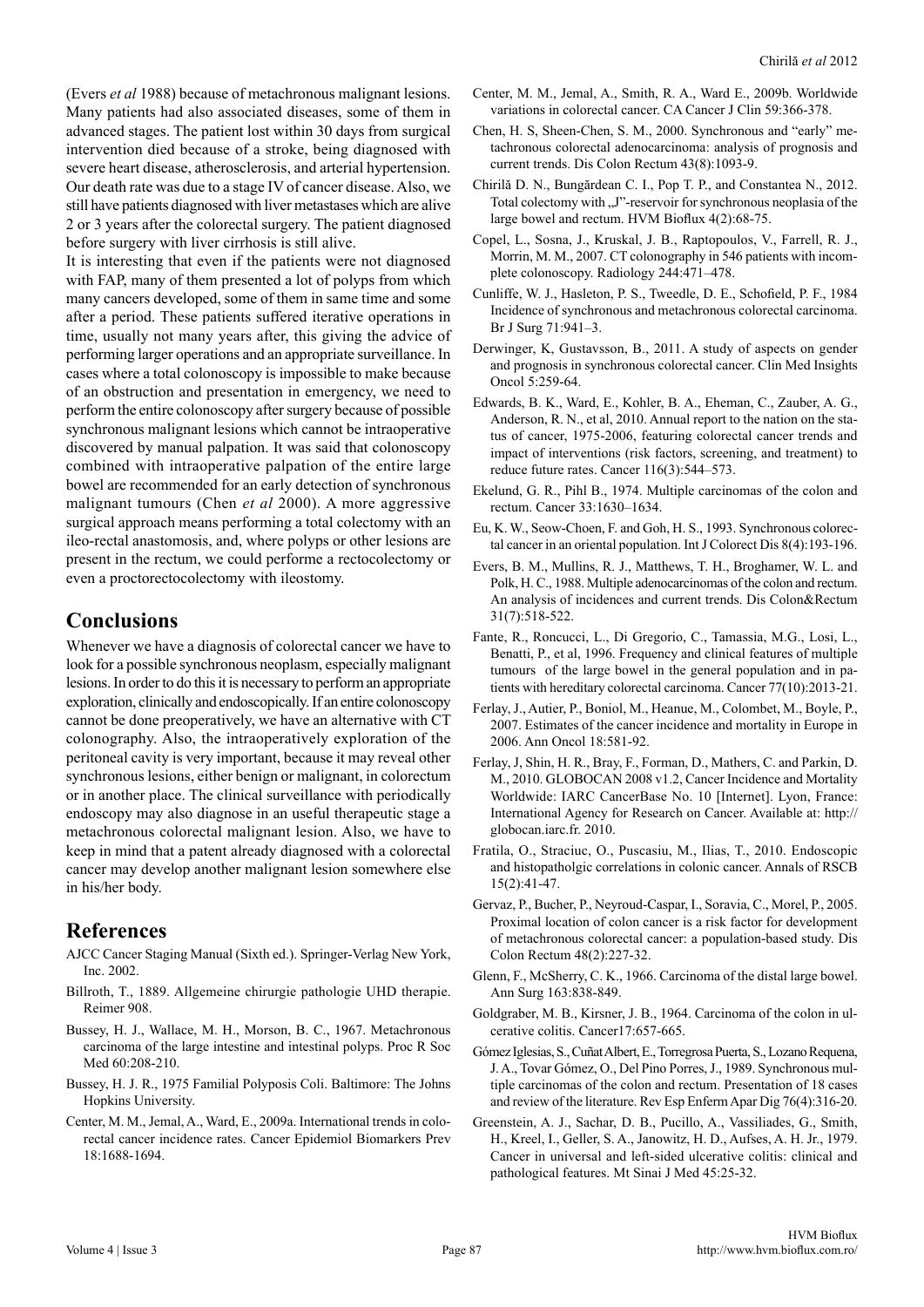- Greenstein, A. J., Slater, G,, Heimann, T. M., Sachar, D. B., and Aufses, A. H. Jr., 1986. A comparison of multiple synchronous colorectal cancer in ulcerative colitis, familial polyposis coli, and de novo cancer. Ann Surg. 203(2):123–128.
- Grodos, J. and Haot, J., 1987. Synchronous cancers of the colon. ACTA ENDOSCOPICA 17(1):11-17.
- Hayes, J. D., Pulford, D. J., 1995. The glutathione S-transferase supergene family: regulation of GST and the contribution of the isoenzymes to cancer chemoprotection and drug resistance. Crit Rev Biochem Mol Biol 30(6):445-600.
- Harries, L. W., Stubbins, M. J., Forman, D., Howard, G. C., Wolf, C. R., 1997. Identification of genetic polymorphisms at the glutathione S-transferase Pi locus and association with susceptibility to bladder, testicular and prostate cancer. Carcinogenesis 18:641–4.
- Heald, R. J., Bussey, H. J. R., 1975. Clinical experiences at St. Mark's Hospital with multiple synchronous cancers of the colon and rectum. Dis Colon Rectum 18:6-10.
- Hennekinne-Mucci, S., Tuech, J. J., Brehant, O., Lermite, E., Bergamaschi, R., Pessaux, P., Arnaud, J. P., 2006. Emergency subtotal/total colectomy in the management of obstructed left colon carcinoma. Int J Colorectal Dis 21:538–541.
- Jemal, A., Thun, M. J., Ries, L. A., Howe, H. L,, Weir, H. K., Center, M. M., et al, 2008. Annual report to the nation on the status of cancer, 1975-2005, featuring trends in lung cancer, tobacco use, and tobacco control. J Natl Cancer Inst. 100:1672-1694.
- Jemal, A., Bray, F., Center, M. M., Ferlay, J., Ward, E., Forman, D., 2011. Global Cancer Statistics CA Cancer J Clin 61:69–90.
- Kovacs, M. E., Papp, J., Szentirmay, Z., Otto, S., Olah, E., 2009. Deletions removing the last exon of TACSTD1 constitute a distinct class of mutations predisposing to Lynch syndrome. Hum Mutat 30(2):197-203.
- Latournerie, M., Jooste, V., Cottet, V., Lepage, C., Faivre, J., Bouvier, A. M., 2008. Epidemiology and prognosis of synchronous colorectal cancers. Br J Surg 95(12):1528-33.
- Ligtenberg, M. J., Kuiper, R. P., Chan, T. L., Goossens, M., Hebeda, K. M., Voorendt, M., et al, 2009. Heritable somatic methylation and inactivation of MSH2 in families with Lynch syndrome due to deletion of the 3' exons of TACSTD1. Nat Genet 41(1):112-7.
- McSherry, C. K., Cornell, G. J., Glenn, F., 1969. Carcinoma of the colon and rectum. Ann Surg 169: 502-509.
- Meyer, D. J., Coles, B., Pemble, S. E., Gilmore, K. S., Fraser, G. M., Ketterer, B., 1991. Theta, a new class of glutathione transferases purified from rat and man. Biochem. J 274:409-414.
- Moertel, C. G., Bargen, J. A., Dockerty, M. B., 1958. Multiple carcinomas of the large intestine: a review of the literature and a study of 261 cases. Gastroenterology 34:85-98.
- Nagata, K., Endo, S., Ichikawa, T., Dasai, K., Moriya, K., Kushihashi, T., Kudo, S. E., 2007. Polyethylene glycol solution (PEG) plus contrast medium vs PEG alone preparation for CT colonography and conventional colonoscopy in preoperative colorectal cancer staging. Int J Colorectal Dis 22:69–76.
- Neri, E., Giusti, P., Battolla, L., Vagli, P., Boraschi, P., Lencioni, R, Caramella, D., Bartolozzi, C., 2002. Colorectal cancer: role of CT colonography in preoperative evaluation after incomplete colonoscopy. Radiology 223:615–619.
- Nikoloudis, N., Saliangas, K., Economou, A., Andreadis, E., Siminou, S., Manna, I., Georgakis, K., Chrissidis, T., 2004. Synchronous colorectal cancer. Tech Coloproctol 8 Suppl 1:s177-9.
- Norrie, M. W., Hawkins, N. J., Todd, A. V., Meagher, A. P., O'Connor, T. W., Ward, R. L., 2002. The role of hMLH1 methylation in the development of synchronous sporadic colorectal carcinomas. Dis Colon Rectum 45(5):674-80.
- Oya, M., Takahashi, S., Okuyama, T., Yamaguchi, M., Ueda, Y., 2003. Synchronous Colorectal Carcinoma: Clinico-pathological Features and Prognosis. Jpn J Clin Oncol 33(1):38–43
- Parkin, D. M,, Bray, F., Ferlay, J., Pisani, P., 2005. Global cancer statistics, 2002. CA Cancer J Clin 55: 74–108.
- Passman, M. A., Pommier, R. F., Vetto, J. T. 1996. Synchronous colon primaries have the same prognosis as solitary colon cancers. Dis Colon&Rectum 39(3):329-334.
- Ritchie, J. K., Hawley, P. R., Lennard-Jone, J. E., 1981. Prognosis of carcinoma in ulcerative colitis. Gut 22:752-755.
- Takeuchi, H., Toda, T., Nagasaki, S., Kawano, T., Minamisono, Y., Maehara, Y., Sugimachi, K., 1997. Synchronous multiple colorectal adenocarcinomas. J Surg Oncol 64(4):304-7.
- Tziris, N., Dokmetzioglou, J., Giannoulis, K., Kesisoglou, I., Sapalidis, K., Kotidis, E., Gambros, O., 2008. Synchronous and metachronous adenocarcinomas of the large intestine. Hippokratia 12(3):150-2.
- Ueno, M., Muto, T., Oya, M., Ota, H., Azekura, K., Yamaguchi, T., 2003. Multiple primary cancer: an experience at the Cancer Institute Hospital with special reference to colorectal cancer. Int J Clin Oncol 8:162–167.
- Varty, P. P., Boulos, P. B., Delrio, P., 1994. Survival in colorectal carcinoma associated with previous extracolonic cancer. Ann R Coll Surg Engl 76:180-184.
- Wang, H. Z., Huang, X. F., Wang, Y., Ji, J. F., Gu, J., 2004. Clinical features, diagnosis, treatment and prognosis of multiple primary colorectal carcinoma. World J Gastroenterol 10(14):2136-9.
- Wang, H., Zhang, Z. G., Song, C., Wang, B., 2006. Clinical research of synchronous colorectal neoplasms. Zhonghua Wai Ke Za Zhi 44(21): 1498-500.
- Welch, J. P., 1981. Multiple colorectal tumours . An appraisal of natural history and therapeutic options. Am J Surg;142:274–80.
- West, N. J., Boustiere, C., Fischbach, W., Parente, F., Leicester, R. J., 2009. Colorectal cancer screening in Europe: differences in approach; similar barriers to overcome. Int J Colorectal Dis 24:731-740.
- Yalcinkaya, U., Ozturk, E., Ozgur, T., Yerci, O., Yilmazlar, T., 2008. P53 expression in synchronous colorectal cancer. Saudi Med J 29(6):826-31.
- Yamamoto, S., Yoshimura, K., Ri, S., Fujita, S., Akasu, T., Moriya, Y., 2006. The risk of multiple primary malignancies with colorectal carcinoma. Dis Colon Rectum 49(10 Suppl):S30-6.
- Yoon, J. W,, Lee, S. H., Ahn, B. K., Baek, S. U., 2008. Clinical characteristics of multiple primary colorectal cancers. Cancer Res Treat 40(2):71-4.

#### **Authors**

•Daciana N. Chirilă, "Iuliu Hațieganu" University of Medicine and Pharmacy, Cluj-Napoca, Department of Surgery, 5th Surgical Clinic, 11th Tăbăcarilor Street, 400139, Cluj-Napoca, Romania, EU, e-mail: dacianachirila@gmail.com

•Nicolae A. Turdeanu, "Iuliu Hațieganu" University of Medicine and Pharmacy, Cluj-Napoca, Department of Surgery, 5th Surgical Clinic, 11th Tăbăcarilor Street, 400139, Cluj-Napoca, Romania, EU, e-mail: turdeanustela@yahoo.com

•Nicolae A. Constantea, "Iuliu Hațieganu" University of Medicine and Pharmacy, Cluj-Napoca, Department of Surgery, 5th Surgical Clinic, 11th Tăbăcarilor Street, 400139, Cluj-Napoca, Romania, EU, e-mail: nicuconstantea@yahoo.com

•Tudor R. Pop, "Iuliu Hațieganu" University of Medicine and-Pharmacy, Cluj-Napoca, Department of Surgery, 5th Surgical